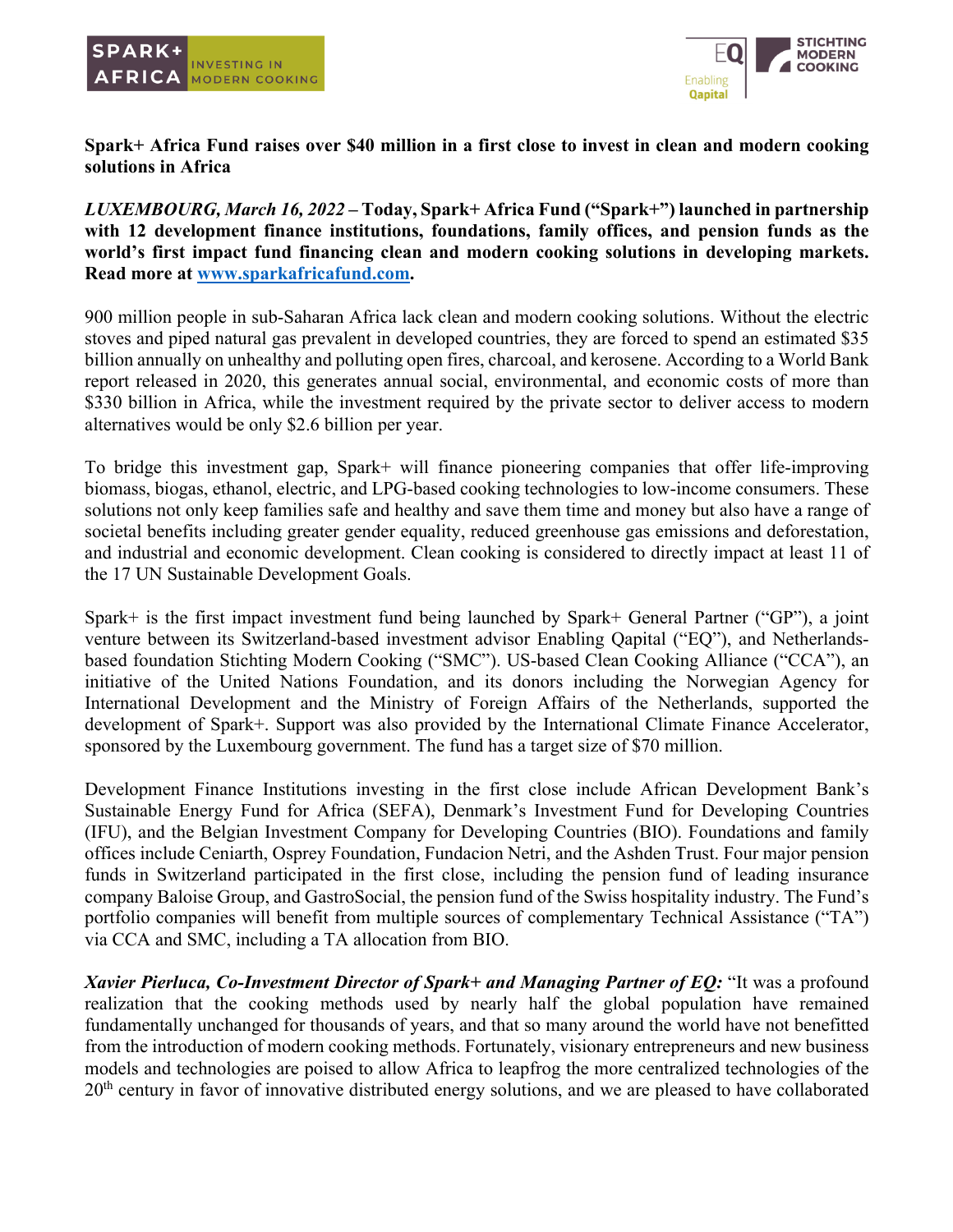with our partners to launch Spark+. EQ is thrilled to leverage its best-in-class investment management capabilities to accelerate growth in this important space."

*Peter George, Co-Investment Director of Spark+ and Chairman of SMC:* "During my leadership of CCA's private sector program, our team invested heavily in support for Spark+ pipeline companies and in the development of the fund itself, so it is gratifying to deliver a tangible return on that investment with the launch of Spark+. We hope to play a catalytic role in addressing this under-represented component of energy access in Africa and throughout the developing world, and are grateful to our colleagues, investors, donors, prospective portfolio companies, and many others for their steadfast commitment to this initiative. Spark+ exemplifies the power of blending public and private capital to tackle the SDGs in a complex and traditionally underinvested space."

**Dymphna van der Lans, Chief Executive Officer of CCA:** "CCA is thrilled to have supported the development of Spark+. We look forward to continuing our close collaboration as the fund begins to deploy capital to many of the companies that have received support from CCA over the last 10 years and are grateful to those who have played a role in launching this innovative fund. We see this launch as a much-needed step toward developing a sustainable and inclusive clean cooking sector."

*Dr. Daniel-Alexander Schroth, Acting Director for Renewable Energy & Energy Efficiency at AfDB:* "The African Development Bank is committed to building a sustainable and more climate-resilient future by catalysing private investment in low-carbon solutions. We are pleased that with an anchor investment from the Sustainable Energy Fund for Africa (SEFA), Spark+ Africa Fund has reached its first close, a win for public health, gender equality, the environment, and climate. We look forward to working with our partners on this innovative fund."

*Reik Haahr Müller, Vice President at IFU: "*Spark+ is targeting one of the most serious challenges facing rural populations' health and climate change in Africa. Replacing the use of open fires, charcoal and kerosene with more clean alternatives like processed biomass, biogas and electric will have a profound impact on lowering respiratory health risks and reducing deforestation and GHG emissions. The fund's blended financing structure is the right approach to speed up the green transition in this sector."

*Camille Fronville, Infrastructure Manager at BIO:* "The companies targeted by Spark+ are offering solutions to a complex and multidimensional problem which is mainly affecting women. First and foremost, we must put them at the center of this transition to make sure the cooking solutions of Africa's future align with their desires and needs, and truly improve their lives."

**About Enabling Qapital (EQ):** EQ is an investment advisory company with strong ties in the impact investment sector and deep expertise in finance, with its founding partners unique skillsets and 100+ year proven track record. EQ is the exclusive advisor to the Enabling Microfinance Fund and has a global footprint of investment professionals across Europe, Africa, Asia, and Latin America who originate, execute, and monitor investments. EQ is the exclusive advisor to Spark+ and a shareholder in the GP.

**About Stichting Modern Cooking (SMC):** SMC is a Netherlands-based foundation constituted with financial support from CCA and governed by a management board consisting of cooking sector experts and impact investment professionals. SMC is a shareholder in the GP and a TA partner.